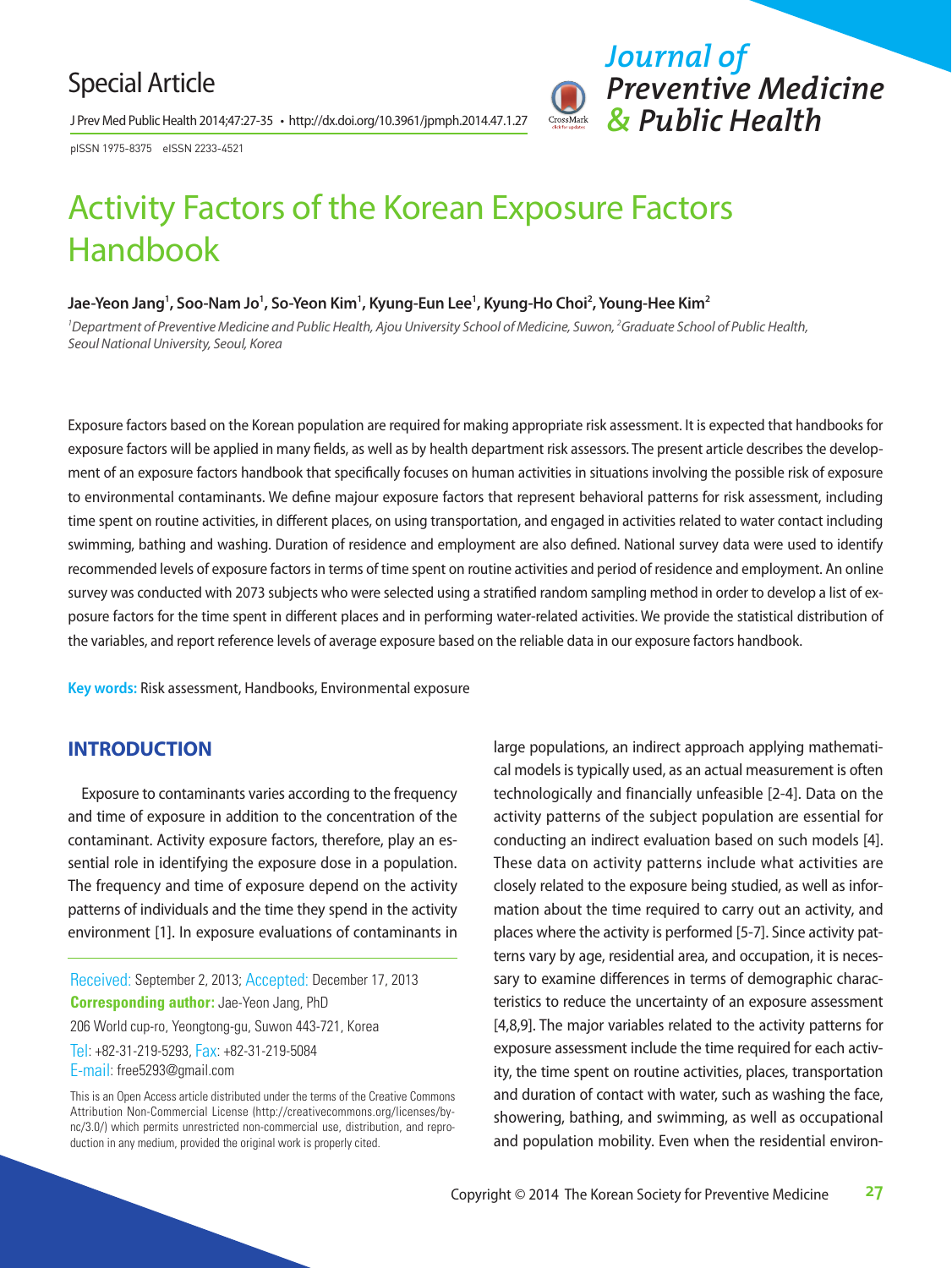#### Journal of **Preventive Medicine** & Public Health

ment is the same, exposure to contaminants can vary according to the ratio between indoor and outdoor activities. When individuals use any means of transportation, their exposure to contaminants emitted from that mode of transportation and the roads increases. Thus, information about the time they spend in proximity to that mode of transportation and location would be important for assessing exposure.

People engage in activities during which their skin makes contact with contaminants in water during daily life; examples include face and hand washing, showering, bathing, and swimming. Contaminants in the water are absorbed into the body through the skin during such activities, or through evaporation and inhalation. Thus, in exposure assessment, it is important to assess the exposure patterns and duration of contact with water, depending on the specific contaminant in question.

Population mobility refers to the average period of residency between the time a person moves into a house located in a certain area and the time he or she moves out. The average period of residency can serve as the average duration of exposure to contaminants among people in a certain area. Occupational mobility refers to the period of continuous employment at an establishment, and thus can serve as the duration of exposure to contaminants at that establishment.

The purpose of this review is to provide an account of the research-based processes underlying the 2007 project to develop the Korean Exposure Factors Handbook. The review describes the steps taken to determine the most accurate method of calculating the recommended (or reference) levels of exposure factors for Koreans. Levels of exposure factors are examined in relation to the time respondents spent in certain activities. The specific exposure factors and the recommended (or reference) levels calculated for Koreans reviewed herein were as follows: 1) duration required for each activity, time spent on routine activities, in different places, and in using transportation; 2) duration of contact with water (i.e., washing the face, showering, bathing, and swimming); and 3) occupational and population mobility.

# **DEVELOPMENT PROCESS**

#### **Time Spent on Routine Activities**

This study recategorized and reanalyzed data collected from 27 081 adults aged 18 and older as part of the 2004 Time Use Survey. This survey was conducted by this survey was conducted by the Korean National Statistical Office to calculate people's

time spent on various activities. The National Statistical Office sampled people ages 10 and older who resided in the nation during the Time Use Survey. The respondents entered information about their activities for 24 hours every 10 minutes [10]. The activities were divided into 167 types, which were classified into nine major categories with 50 subcategories. They were then reclassified into 65 subcategories and 11 categories by referring to the categories of the US Environmental Protection Agency (EPA) Exposure Factors Handbook for use in the exposure assessment to enable international comparisons. Residential area, educational level, and income level were also reclassified. Population weights were assigned according to the reclassified categories of activities to obtain overall statistics on the entire population and the populations involved in each activity. We obtained descriptive statistics on the 65 subcategories of the time spent on activities, including means, standard deviations, maximums, and minimums for continuous variables, and percentages for categorical variables (gender, age, area, day, educational level, and income level).

The time spent on activities was described as reference data rather than recommended values considering their relative applicability. Reference data can be helpful to interpret the mechanism of exposure, but limited to apply directly into calculation process. The US EPA also regards these factors as reference levels. Given the limited space of the study, we present statistics only on time spent on the activities in the 11 categories.

#### **Time Spent in Certain Locations**

The subjects were randomly sampled after designing a sample proportional to the population of 16 metropolitan cities across the nation, stratified by gender and age as of the autumn of 2007. Diaries were distributed to participants who volunteered to participate in advance so that they could record their time spent in various places every 10 minutes between 6:00 in the morning and 6:00 in the morning the next day. They wrote down their places of activity and how much time they spent in each throughout their 24-hour routine, after which they entered the records into a web-based survey, which was designed to avoid repetition and overlapping of answers [11].

The survey took place in the spring (March 21) and summer (July 4) of 2007 to reflect seasonal factors. The final number of participants was 2073 with 1001 in the spring survey and 1072 in the summer survey. After excluding the answers of 67 spring and 27 summer participants (who had clearly not recorded accurate information or had not responded to follow-up calls),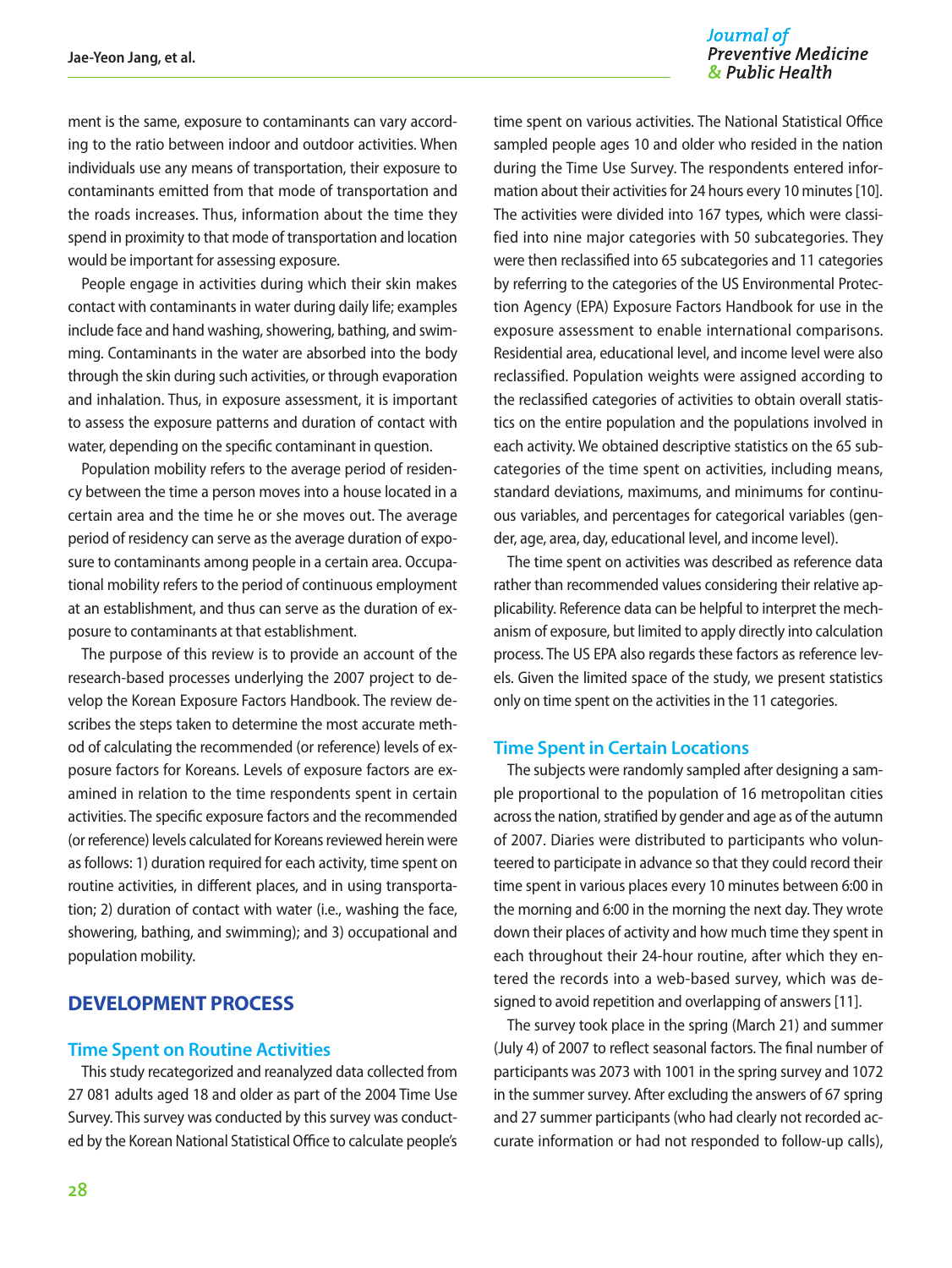data from 1980 respondents were used in the final analysis.

Locations were classified into the categories of indoor, outdoor, and transportation. Indoor locations were then further subdivided into home and locations outside of the home. Outdoor locations were subdivided into home, locations outside of the home, and movement, as well as various sub-subcategories for each of these three subcategories. Transportation was classified into the subcategories of bus, taxi, subway, passenger car, truck, high-speed train, and airplane. There were total of 48 sub-subcategories of locations (Supplemental Table 1).

# **Washing Hands, Washing the Face, Showering, Bathing, and Swimming**

The subjects and procedure for evaluating exposure factors related to face and hand washing, showering, bathing, and swimming were the same as those in evaluating the exposure factors related to the time spent in certain locations. Participants were asked to record their activities along with the time spent in each location in their notebooks.

The exposure time for high-frequency activities, such as hand/face washing and showering, were calculated by daily frequency and duration. Bathing was assessed weekly, and swimming monthly. The items were designed to have the participants write down the frequency and duration of hand and face washing, showering, bathing, and swimming for a given period [11]. The frequency of those activities performed for a day, week, or month, respectively, was multiplied by the duration of each activity to calculate the total time.

#### **Population and Occupational Mobility**

Population mobility was measured by calculating the average period of residency of a sample of 5% of the data from the 2005 Population and Housing Census [12]. Conducted every five years, the census provides information about the overall characteristics of the population, such as its size, distribution, structure, and housing. The census also provides basic data useful for the development of policy plans and offers sampling frames for all types of surveys on households. Population mobility survey had data on 791 188 households and 2 227 960 people on the 2005 census. The period of residence was a categorical rather than a continuous variable. In an effort to offer strict criteria for risk assessment, the highest-level category was represented by 25 years, which was the maximum value within the category and in other categories, the median values were used. Because the period of residency was entered

by household, we assumed that all the members of the same household had the same period of residency in order to estimate the distribution of the period of residency by gender and age, and to calculate the factors of population mobility.

Occupational mobility was based on the 2006 Survey Report on Labor Conditions by Employment Type conducted by the Ministry of Labor [13]. It surveyed approximately six million workers at establishments with five employees or more, according to gender, age, marital status, educational background, type of occupation, and years of continuous employment. Years of continuous employment refers to the period from the time when an individual joined a company to either the time the individual left the company, or the date of the survey if he or she was still currently working at that company. Years of continuous employment included apprenticeships and internships, but not suspension from employment. When a person was rehired by the same company after a certain period since termination or retirement, the individual's previous employment was also included in the years of continuous employment. The present study used the average years of continuous employment reported in the survey.

## **REFERENCE AND RECOMMENDED VALUES**

Table 1 shows the time spent on each activity. On average, respondents spent the greatest amount of time (mean, 653 minutes) in personal maintenance activities, followed by jobrelated earning activities (mean, 224 minutes) and communication activities. Communication activities included, in descending order, watching television, reading a newspaper, and movement-related activities.

Table 2 shows the time spent in each of three places: indoors, outdoors, and in transportation. Of the respondents, 51.2% were male and 48.4% were female, and the largest proportion (24.2%) was aged from 35 to 44, while the most common level of education was university graduates (56.7%). The general characteristics of the respondents are given in Supplemental Table 2.

On average, the respondents spent approximately 1281 minutes a day indoors, 76.2 minutes outdoors, and 82.8 minutes in a mode of transportation. Women spent an average of 50.3 more minutes indoors than did men, while men spent an average of 12.5 more minutes outdoors and 37.7 more minutes in transit than their female counterparts did.

Table 3 shows the time spent washing the hands, washing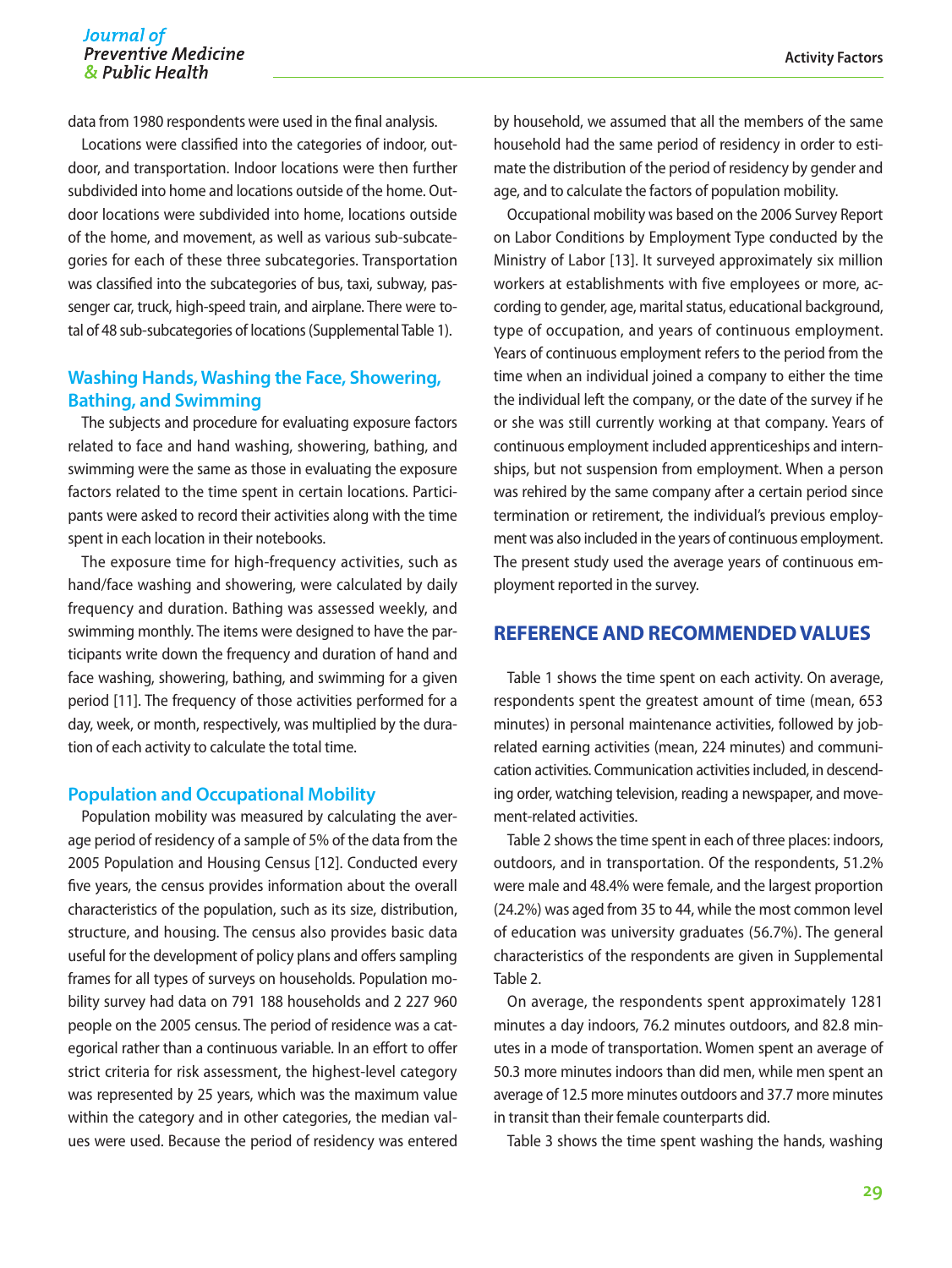#### **Table 1.** Reference values for time spent in representative activities (min/d)

| <b>Activities</b>                       |        | $\mathbf n$ | Mean (SD)   | 5th              | 10th             | 25th             | <b>50th</b>      | 75th             | 90th             | <b>95th</b> |
|-----------------------------------------|--------|-------------|-------------|------------------|------------------|------------------|------------------|------------------|------------------|-------------|
| Income related activities               | Male   | 24 940      | 286 (247.0) | 0                | 0                | $\boldsymbol{0}$ | 320              | 500              | 600              | 650         |
|                                         | Female | 29 222      | 166 (216.9) | 0                | 0                | 0                | $\theta$         | 370              | 510              | 570         |
|                                         | Total  | 54 162      | 224 (239.6) | 0                | 0                | 0                | 130              | 450              | 560              | 620         |
| Housework                               | Male   | 24 940      | 19 (42.7)   | $\mathbb O$      | $\theta$         | $\overline{0}$   | $\theta$         | 20               | 60               | 100         |
|                                         | Female | 29 222      | 140 (103.9) | $\mathbb O$      | 0                | 50               | 130              | 210              | 280              | 320         |
|                                         | Total  | 54 162      | 82 (100.5)  | $\mathbb O$      | $\boldsymbol{0}$ | $\boldsymbol{0}$ | 30               | 140              | 230              | 290         |
| Child care                              | Male   | 24 940      | 8(30.7)     | 0                | 0                | $\overline{0}$   | $\theta$         | 0                | 20               | 60          |
|                                         | Female | 29 222      | 39 (85.7)   | 0                | 0                | 0                | $\mathbf 0$      | 30               | 140              | 230         |
|                                         | Total  | 54 162      | 24 (67.0)   | 0                | 0                | 0                | $\mathbf{0}$     | 0                | 80               | 160         |
| Product and service                     | Male   | 24 940      | 9(27.5)     | $\mathbb O$      | $\theta$         | $\overline{0}$   | $\theta$         | $\theta$         | 30               | 60          |
| purchasing                              | Female | 29 222      | 25(41.6)    | $\boldsymbol{0}$ | $\theta$         | $\boldsymbol{0}$ | 0                | 30               | 80               | 110         |
|                                         | Total  | 54 162      | 17(36.3)    | $\boldsymbol{0}$ | $\theta$         | $\boldsymbol{0}$ | $\mathbf{0}$     | 20               | 60               | 90          |
| Individual care                         | Male   | 24 940      | 651 (118.1) | 480              | 520              | 580              | 640              | 720              | 800              | 860         |
|                                         | Female | 29 222      | 654 (113.2) | 490              | 530              | 580              | 640              | 720              | 800              | 850         |
|                                         | Total  | 54 162      | 653 (115.6) | 480              | 520              | 580              | 640              | 720              | 800              | 850         |
| Training or education                   | Male   | 24 940      | 31 (114.3)  | $\boldsymbol{0}$ | $\overline{0}$   | $\overline{0}$   | $\theta$         | $\overline{0}$   | 20               | 270         |
|                                         | Female | 29 222      | 25 (100.9)  | $\mathbb O$      | $\theta$         | $\mathbf 0$      | $\theta$         | $\theta$         | $\overline{0}$   | 190         |
|                                         | Total  | 54 162      | 28 (107.7)  | $\mathbb O$      | $\mathbb O$      | $\boldsymbol{0}$ | $\boldsymbol{0}$ | $\boldsymbol{0}$ | $\boldsymbol{0}$ | 230         |
| Organization activities <sup>1</sup>    | Male   | 24 940      | 14(57.3)    | 0                | 0                | $\overline{0}$   | $\theta$         | 0                | $\mathbf 0$      | 100         |
|                                         | Female | 29 222      | 20 (65.0)   | 0                | 0                | 0                | $\theta$         | 0                | 70               | 150         |
|                                         | Total  | 54 162      | 17(61.4)    | 0                | 0                | 0                | $\theta$         | 0                | 40               | 130         |
| Entertainment/social                    | Male   | 24 940      | 61(77.2)    | $\mathbb O$      | $\theta$         | $\overline{0}$   | 30               | 90               | 170              | 220         |
| activities <sup>2</sup>                 | Female | 29 222      | 64 (73.6)   | $\mathbb O$      | $\boldsymbol{0}$ | 10               | 40               | 90               | 160              | 210         |
|                                         | Total  | 54 162      | 63 (75.4)   | $\mathbb O$      | $\mathbf 0$      | $\boldsymbol{0}$ | 40               | 90               | 160              | 220         |
| Leisure/leisure activities <sup>3</sup> | Male   | 24 940      | 74 (100.9)  | 0                | 0                | $\mathbf 0$      | 40               | 110              | 210              | 280         |
|                                         | Female | 29 222      | 56 (77.0)   | 0                | 0                | 0                | 30               | 90               | 160              | 210         |
|                                         | Total  | 54 162      | 65 (89.8)   | 0                | $\theta$         | 0                | 30               | 100              | 180              | 250         |
| Communication activities <sup>4</sup>   | Male   | 24 940      | 172 (140.5) | $\mathbb O$      | 20               | 70               | 140              | 240              | 370              | 450         |
|                                         | Female | 29 222      | 160 (124.7) | $\mathbb O$      | 20               | 70               | 140              | 230              | 330              | 400         |
|                                         | Total  | 54 162      | 166 (132.7) | $\mathbb O$      | 20               | 70               | 140              | 230              | 350              | 430         |
| Moving                                  | Male   | 24 940      | 115 (89.2)  | 0                | 20               | 50               | 100              | 160              | 230              | 280         |
|                                         | Female | 29 222      | 90 (77.7)   | 0                | $\theta$         | 40               | 70               | 120              | 190              | 230         |
|                                         | Total  | 54 162      | 102 (84.4)  | 0                | 20               | 40               | 80               | 140              | 210              | 260         |

SD, standard deviation.

1 Participation in civil advocacy group, volunteer works and religious activities.

2 Individual or inter personal activities for social relationship such as participating in official or non-official ceremonies, seeing movies, plays or museum and visiting neighbors or relatives.

3 Individual activities spending time for relax and enjoying.

4 Defined as spending time in communicating with social environment thorough non-living media like newspaper, radio, TV and so on.

the face, showering, bathing, and swimming. Respondents washed their hands a mean of 7.4 times a day; women recorded a mean of 8.6 times and men a mean of 6.2 times.

Total spending hours in a day were not presented in this paper but easily calculated by multiplying each value of times/d by minutes/event. On a daily basis, respondents spent 9.6 minutes and 16.8 minutes washing their faces and showering, respectively; in addition, women spent more time than did men in washing their faces (10.71 vs. 8.6 minutes) and in showering (18.3 vs. 15.4 minutes). On a weekly basis, respondents spent a mean of 23.2 minutes in the shower, and women spent slightly more time than did men (23.9 vs. 22.5 minutes). Finally, respondents spent an average of 20.7 minutes swimming on a monthly basis, with women spending more time swimming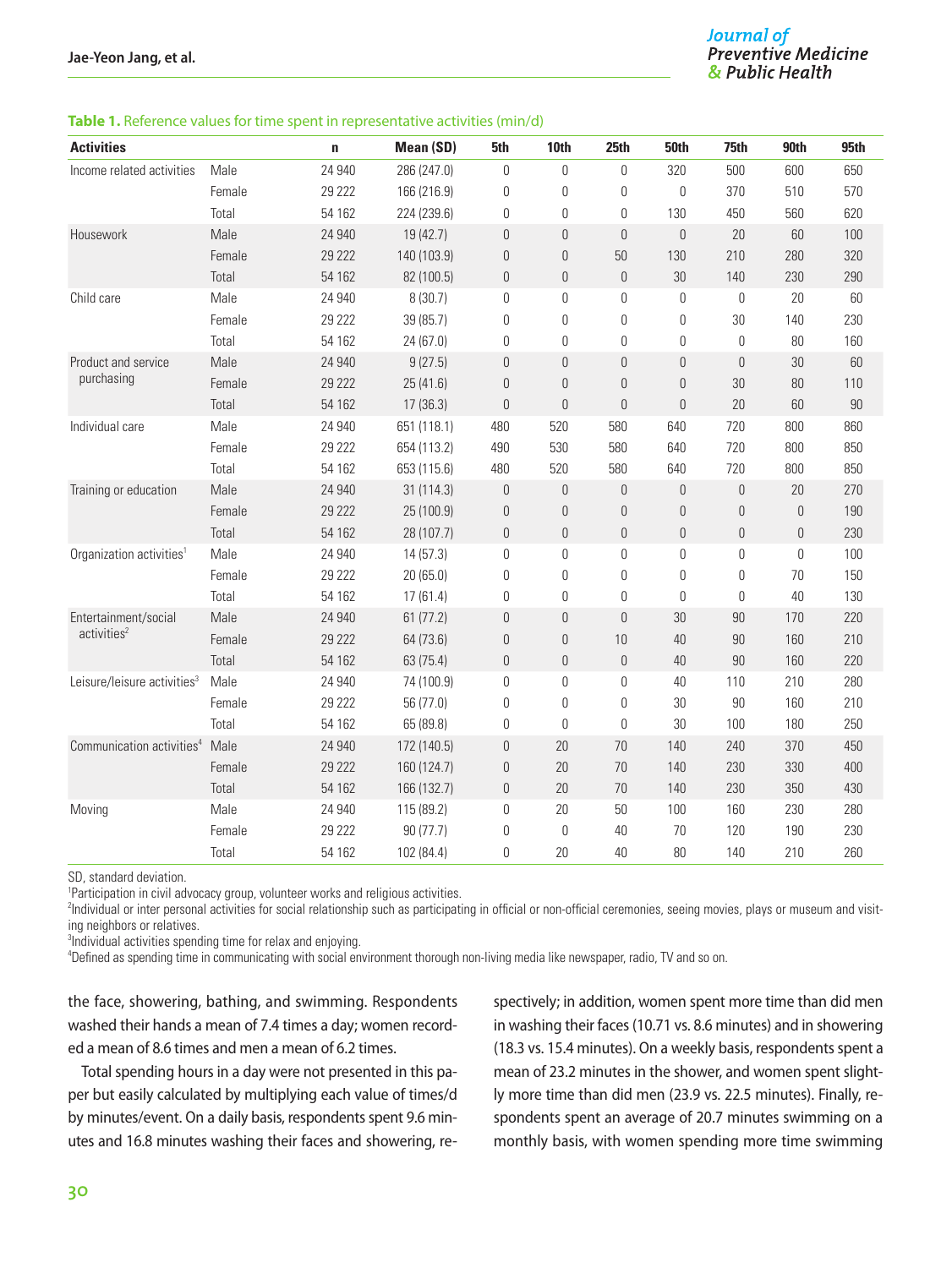# **Journal of**<br>Preventive Medicine & Public Health

#### **Table 2.** Time spent in certain locations including indoors, outdoors, and vehicles (min/d)

|          | Time spent in a place | n    | <b>Mean (SD)</b> | 5th  | 25th | 50th | 75th | 90th | 95th |
|----------|-----------------------|------|------------------|------|------|------|------|------|------|
| Indoors  | Male                  | 1013 | 1256.4 (136.5)   | 1010 | 1210 | 1290 | 1350 | 1390 | 1410 |
|          | Female                | 967  | 1306.7 (106.5)   | 1140 | 1260 | 1320 | 1380 | 1420 | 1440 |
|          | Total                 | 1980 | 1281 (125.3)     | 1065 | 1230 | 1310 | 1360 | 1400 | 1440 |
| Outdoors | Male                  | 1013 | 82.3 (110.4)     | 0    | 10   | 50   | 110  | 200  | 290  |
|          | Female                | 967  | 69.8 (89.5)      | 0    | 10   | 50   | 100  | 170  | 220  |
|          | Total                 | 1980 | 76.2 (100.9)     | 0    | 10   | 50   | 100  | 180  | 245  |
| Vehicles | Male                  | 1013 | 101.2 (93.4)     | 0    | 40   | 90   | 140  | 210  | 270  |
|          | Female                | 967  | 63.5(68.8)       | 0    | 0    | 50   | 100  | 150  | 180  |
|          | Total                 | 1980 | 82.8 (84.4)      | 0    | 20   | 70   | 120  | 180  | 230  |

SD, standard deviation.

#### **Table 3.** Time spent on specific activities inducing dermal exposure to water including washing hands and face, taking a shower, bathing, and swimming

| Activities related to dermal exposure to water |               |        | $\mathbf n$ | Mean (SD)   | 5th            | 25 <sub>th</sub> | <b>50th</b>      | 75th             | 90th           | 95th           |
|------------------------------------------------|---------------|--------|-------------|-------------|----------------|------------------|------------------|------------------|----------------|----------------|
| Washing hands                                  | Times/d       | Male   | 1013        | 6.2(3.7)    | 3              | 4                | $\mathbf 5$      | 8                | 10             | 12             |
|                                                |               | Female | 967         | 8.6(6.2)    | 3              | 5                | 7                | 10               | 15             | 20             |
|                                                |               | Total  | 1980        | 7.4(5.2)    | 3              | 5                | 6                | 10               | 12             | 16             |
| Washing face                                   | Times/d       | Male   | 1013        | 2.2(1.0)    | 1              | $\overline{2}$   | $\overline{2}$   | 3                | 3              | 4              |
|                                                |               | Female | 967         | 2.0(0.9)    | 1              | $\overline{2}$   | $\overline{2}$   | $\overline{2}$   | 3              | 3              |
|                                                |               | Total  | 1980        | 2.1(1.0)    | 1              | $\overline{2}$   | $\mathbf{2}$     | $\mathbf{2}$     | 3              | $\overline{4}$ |
|                                                | Minutes/event | Male   | 1013        | 4.1(3.8)    | 1              | $\overline{2}$   | $\sqrt{3}$       | 5                | 10             | 10             |
|                                                |               | Female | 967         | 5.3(4.1)    | 1              | 3                | $\overline{5}$   | 5                | 10             | 10             |
|                                                |               | Total  | 1980        | 4.7(4.0)    | $\mathbf{1}$   | $\mathbf{2}$     | $\sqrt{3}$       | 5                | 10             | $10\,$         |
| Taking a shower                                | Times/d       | Male   | 1013        | 1.0(0.7)    | 0              | $\mathbf{1}$     | 1                | 1                | $\mathbf{2}$   | $\overline{2}$ |
|                                                |               | Female | 967         | 1.0(0.8)    | 0              | 1                | 1                | 1                | 2              | $\overline{2}$ |
|                                                |               | Total  | 1980        | 1.0(0.7)    | 0              | 1                | 1                | 1                | $\overline{2}$ | $\overline{2}$ |
|                                                | Minutes/event | Male   | 1013        | 15.2(7.4)   | 5              | 10               | 15               | 20               | 25             | $30\,$         |
|                                                |               | Female | 967         | 19.3(8.7)   | 5              | 15               | 20               | 25               | 30             | $30\,$         |
|                                                |               | Total  | 1980        | 17.2(8.3)   | 5              | 10               | 15               | 20               | 30             | $30\,$         |
| Bathing                                        | Times/wk      | Male   | 1013        | 1.8(2.8)    | $\mathbf{0}$   | $\mathbf 0$      | $\mathbf{1}$     | $\overline{2}$   | 6              | $\overline{7}$ |
|                                                |               | Female | 967         | 2.0(2.6)    | $\mathbf{0}$   | $\mathbf 0$      | $\mathbf{1}$     | $\mathbf{2}$     | 6              | 7              |
|                                                |               | Total  | 1980        | 1.9(2.7)    | $\mathbf{0}$   | 0                | 1                | $\overline{2}$   | 6              | $\overline{7}$ |
|                                                | Minutes/event | Male   | 1013        | 20.3 (14.6) | $\overline{5}$ | 10               | 20               | 30               | 40             | 60             |
|                                                |               | Female | 967         | 19.3 (12.8) | $\overline{5}$ | 10               | 20               | 30               | 30             | 40             |
|                                                |               | Total  | 1980        | 19.8 (13.7) | $\mathbf 5$    | 10               | $20\,$           | 30               | $30\,$         | $50\,$         |
| Swimming                                       | Times/mo      | Male   | 1013        | 0.3(1.9)    | 0              | $\mathbb O$      | $\boldsymbol{0}$ | $\boldsymbol{0}$ | 0              | 1              |
|                                                |               | Female | 967         | 0.5(2.6)    | 0              | $\boldsymbol{0}$ | 0                | $\mathbf 0$      | 0              |                |
|                                                |               | Total  | 1980        | 0.4(2.3)    | 0              | 0                | 0                | 0                | 0              | 1              |
|                                                | Minutes/event | Male   | 1013        | 49.4 (22.1) | 10             | 30               | 50               | 60               | 90             | $90\,$         |
|                                                |               | Female | 967         | 53.5(15.8)  | 30             | 47.5             | $50\,$           | 60               | 80             | $80\,$         |
|                                                |               | Total  | 1980        | 51.3(19.5)  | 20             | 36               | 50               | 60               | 80             | $90\,$         |

SD, standard deviation.

than did men (24.9 vs. 16.7 minutes).

Table 4 presents data on population mobility in the form of the average period of residency. Koreans recorded an average of 8.8 years of residency (median, 7.5 years). On average, the period of residency was the shortest in Seoul (mean, 5.3 years) (Supplemental Table 3). The metropolitan cities recorded a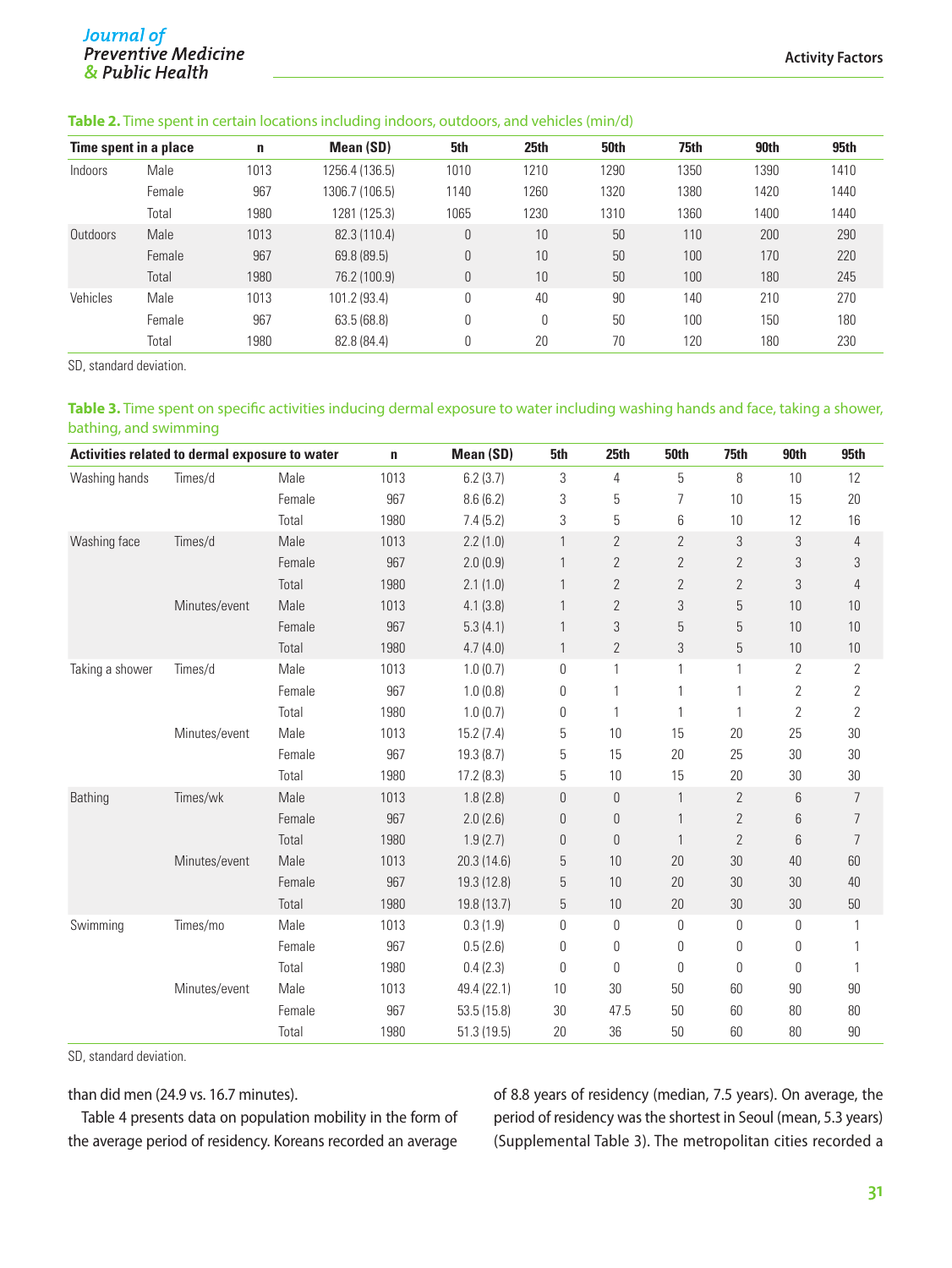|        |           | n          | <b>Mean</b> | 25th | <b>50th</b> | 75th | 90th | 95th |
|--------|-----------|------------|-------------|------|-------------|------|------|------|
| Gender | Male      | 18 757 803 | 8.6         | 2.5  | 7.5         | 15   | 25   | 25   |
|        | Female    | 19 297 503 | 8.9         | 2.5  | 7.5         | 15   | 25   | 25   |
| Age    | 15-24     | 6762646    | 7.3         | 2.5  | 2.5         | 15   | 15   | 25   |
|        | $25 - 29$ | 3 671 847  | 6.4         | 2.5  | 2.5         | 7.5  | 15   | 25   |
|        | 30-34     | 4 096 282  | 5.1         | 2.5  | 2.5         | 7.5  | 15   | 25   |
|        | 35-39     | 4 112 785  | 5.4         | 2.5  | 2.5         | 7.5  | 15   | 25   |
|        | $40 - 44$ | 4 123 041  | 6.6         | 2.5  | 2.5         | 7.5  | 15   | 25   |
|        | 45-49     | 3 900 899  | 8.1         | 2.5  | 7.5         | 15   | 15   | 25   |
|        | 50-54     | 2 855 297  | 9.8         | 2.5  | 7.5         | 15   | 25   | 25   |
|        | 55-59     | 2 278 438  | 11.6        | 2.5  | 7.5         | 15   | 25   | 25   |
|        | 60-64     | 1888853    | 13.4        | 2.5  | 15          | 25   | 25   | 25   |
|        | 65-69     | 1680067    | 15.1        | 7.5  | 15          | 25   | 25   | 25   |
|        | $\geq 70$ | 2 685 151  | 15.9        | 7.5  | 15          | 25   | 25   | 25   |
| Total  |           | 38 055 306 | 8.8         | 7.5  | 15          | 25   | 25   | 25   |

#### **Table 4.** Average residency period as a factor of population mobility based on gender and age group (y)

#### **Table 5.** Average Length of survey in each type of occupation in 2006 (y)

| <b>Classification</b>                                     | n         | <b>Male</b> | <b>Female</b><br>$(n=4644026)$ $(n=2106170)$ | <b>Total</b> |
|-----------------------------------------------------------|-----------|-------------|----------------------------------------------|--------------|
| Managers                                                  | 303 605   | 10.3        | 6.8                                          | 10.0         |
| Professionals                                             | 712 592   | 79          | 45                                           | 6.5          |
| Technicians and<br>associate<br>professionals             | 987 710   | 61          | 36                                           | 55           |
| Clerical support<br>workers                               | 1881947   | 70          | 43                                           | 5.9          |
| Service workers                                           | 235 752   | 5.0         | 3.0                                          | 3.7          |
| Service and sales<br>workers                              | 150 334   | 4.3         | 2.6                                          | 3.5          |
| Skilled agricultural,<br>forestry, and fishery<br>workers | 10 148    | 62          | 3.5                                          | 5.9          |
| Craft and related<br>trades workers                       | 587 404   | 62          | 44                                           | 60           |
| Plant and machine<br>operators and<br>assemblers          | 1 374 968 | 66          | 42                                           | 61           |
| Elementary<br>occupations                                 | 505 736   | 3.9         | 3.6                                          | 3.8          |
| Total                                                     | 6750196   | 6.7         | 4.0                                          | 5.8          |

Values are presented as arithmetic means.

shorter period of residency than did other areas. Jeollanam Province recorded the longest average period of residency at 13.1 years (median, 15 years).

Table 5 presents data on occupational mobility. Korean workers reported an average of 5.8 years of continuous employment, with male workers (6.7 years) reporting a period

about 1.7 times longer than that of their female counterparts (4.0 years). With respect to occupation, high-ranking executives and managers reported the longest average duration of continuous employment at 10.0 years, followed by professionals, at an average of 6.5 years.

#### **CONCLUSION**

This research was conducted using a representative sample of national data to provide information about respondents' duration of certain activities to develop recommended exposure factors. The study investigated time spent in places, transportation, washing the face and hands, showering, bathing, and swimming. Furthermore, we examined variations by season, gender, region, and age. The results of this study are considered reliable because of their representativeness of the national population. However, it is possible that the results of the Development of Korean Exposure Factors Handbook project completed in 2007 does not reflect recent and abrupt changes in activity caused by lifestyle changes. This is because the activity data were generated in 2004 or taken from the national census data in 2005. Therefore, a review of the relevance of the data for future revisions is highly recommended. Although the activity assessment has great potential to capture population patterns, the major categories of activities and their corresponding time requirements are selectively provided in this document. Furthermore, there are differences between the Korean and US EPA classification schemes for activity assessments in both the exposure handbooks for different social and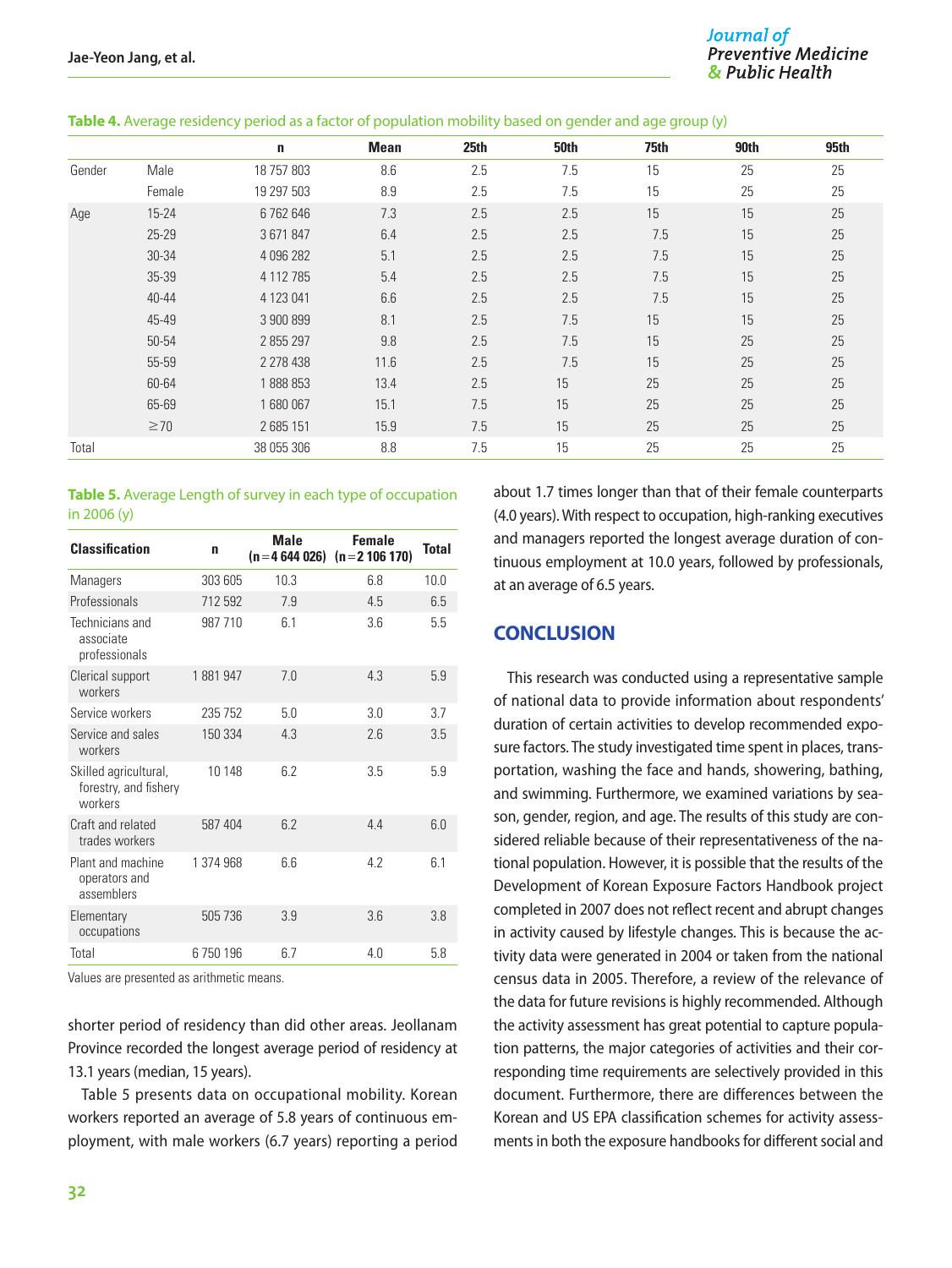#### Journal of **Preventive Medicine** & Public Health

cultural behaviors. For example, the US EPA Handbook adopted the classification of the American Time Use Survey, which categorized the self-repair of appliances or automobiles as 'house maintenance,' while purchasing services for appliances or automobiles was categorized as 'purchasing goods or services.' In contrast, the Korean Time Use Survey, reflected in the Korean exposure factors handbook, has no category for 'purchasing goods or services.' However, purchasing activities were separately categorized into work, study, household care, and leisure activities according to the situation. Furthermore, it classified the use of services or the self-repair of an automobile into the 'household care' category.

When the results were compared with those in the US EPA handbook, Koreans spent more time in taking care of children (mean, 24 min/d), individual care (mean, 653 min/d), training or education (mean, 28 min/d), and leisure activities (mean, 65 min/d) than did Americans (mean, 23, 642, 22 and 43 min/d, respectively) [14]. On the other hand, they spent less time on home management, product and service purchasing, and communication. Koreans spent slightly more time (mean, 21.35 hours) indoors than did Americans (mean, 21.0 hours), and they also spent a little more time on modes of transportation (mean, 82.8 minutes) than Americans (mean, 78 minutes). Koreans also spent 13.766 hours at home, which was less than the 16.4 hours among Americans and the 15.8 hours among Japanese.

Koreans washed their hands an average 7.4 times a day, which was a small increase from the 6.4 times in previous study [15]. The frequency of taking a shower per day among Koreans was the same as the reference level in the US EPA handbook, but they spent more time per shower than did Americans. Furthermore, Americans swam for longer than did Koreans (0.4 hours per month). The Japanese Exposure Factors Handbook reports only the time duration for activities. The Japanese spent considerably less time showering and bathing than did Koreans. Although it was not included in the table, those who swam accounted for about 7% of the entire sample. They spent 292.2 minutes of swimming at a time, and this was longer than the 268.5 minutes reported by Japanese people [16]. With respect to population mobility, the average period of residency among Koreans was 8.8 years, which was about twice the 4.6 years reported by Americans. With regard to occupational mobility, the average years of continuous employment among Koreans was 5.8 years, which was 0.8 years less than the American average of 6.6 years. In particular, Ko-

rean women reported an average of 4.0 years of continuous employment, which was shorter by about 1.4 years than the American average of 5.4 years.

# **CONFLICT OF INTEREST**

The authors have no conflicts of interest with the material presented in this paper.

# **REFERENCES**

- 1. Codex Committee on Food Hygiene Codex Alimentarius Commission. Principles and guidelines for the conduct of microbiological risk assessment. Geneva: World Health Organization; 1999, p. 1-4.
- 2. Burke JM, Zufall MJ, Ozkaynak H. A population exposure model for particulate matter: case study results for PM(2.5) in Philadelphia, PA. J Expo Anal Environ Epidemiol 2001;11(6):470-489.
- 3. Kousa A, Kukkonen J, Karppinen A, Aarnio P, Koskentalo T. A model for evaluating the population exposure to ambient air pollution in an urban area. Atmos Environ 2002;36(13):2109- 2119.
- 4. Klepeis NE, Nelson WC, Ott WR, Robinson JP, Tsang AM, Switzer P, et al. The National Human Activity Pattern Survey (NHAPS): a resource for assessing exposure to environmental pollutants. J Expo Anal Environ Epidemiol 2001;11(3):231-252.
- 5. Borrego C, Tchepel O, Costa AM, Martins H, Ferreira J, Miranda AI. Traffic-related particulate air pollution exposure in urban areas. Atmos Environ 2006;40(37):7205-7214.
- 6. Hayes SR. Estimating the effect of being indoors on total personal exposure to outdoor air pollution. JAPCA 1989;39(11): 1453-1461.
- 7. Leech JA, Wilby K, McMullen E, Laporte K. The Canadian Human Activity Pattern Survey: report of methods and population surveyed. Chronic Dis Can 1996;17(3-4):118-123.
- 8. Blair A, Stewart P, Lubin JH, Forastiere F. Methodological issues regarding confounding and exposure misclassification in epidemiological studies of occupational exposures. Am J Ind Med 2007;50(3):199-207.
- 9. Fuller GF. Falls in the elderly. Am Fam Physician 2000;61(7): 2159-2168, 2173-2174.
- 10. Statistics Korea. Time Use Survey 2004 [cited 2013 Aug 8]. Available from: http://meta.narastat.kr/metasvc/svc/SvcMetaDcDta-Popup.do?confmNo=10152&inputYear=2004 (Korean).
- 11. Jang JY, Jo SN, Kim SJ, Yoon MJ, Cheong HK, Kim S, et al. De-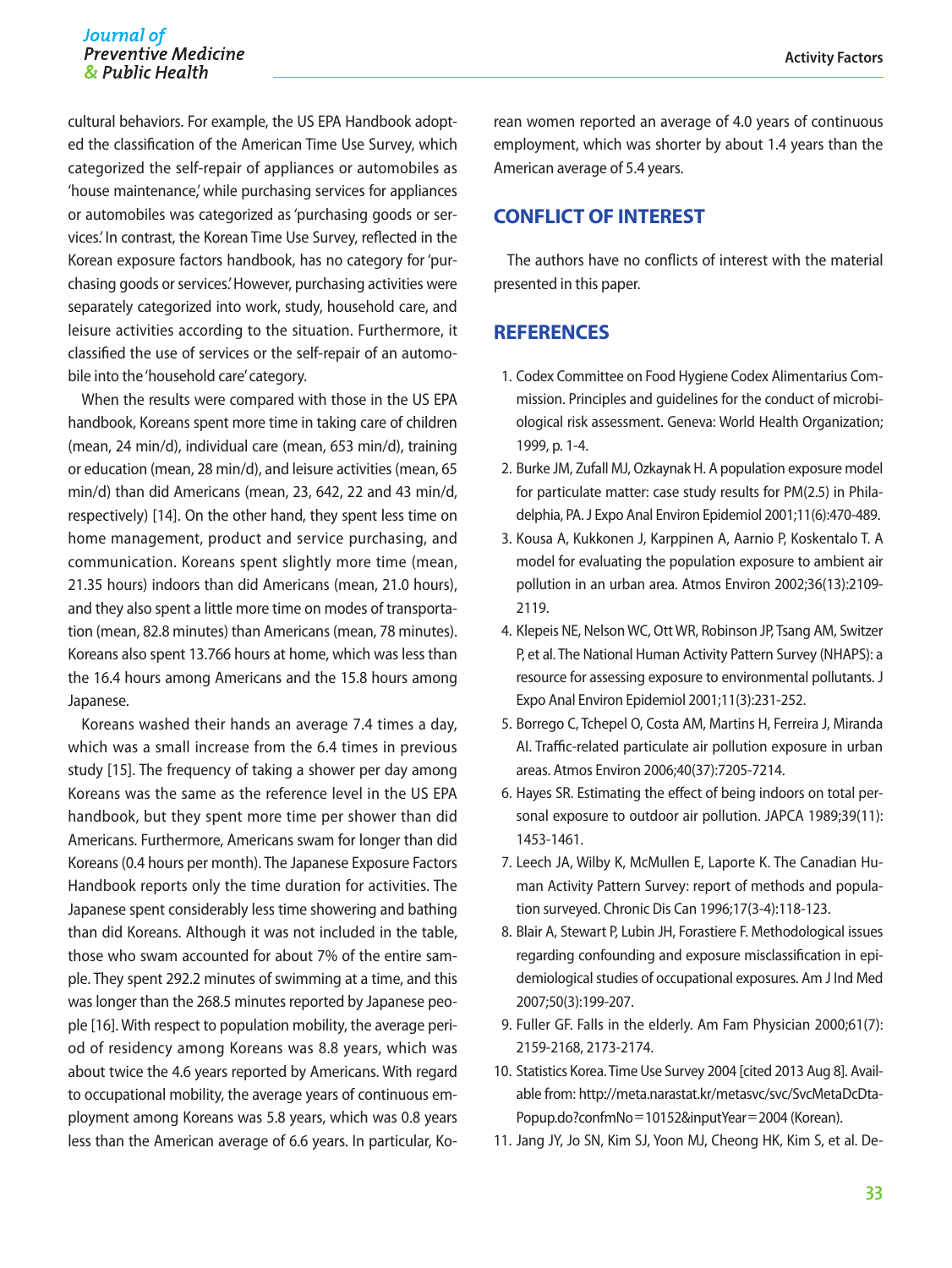velopment and application of Korean exposure factors. Seoul: Ministry of Environment; 2007, p. 165-224 (Korean).

- 12. Statistics Korea. Population and Housing Cencus 2005 [cited 2014 Jan 27]. Available from: http://www.census.go.kr/hcensus/ui/html/data/data\_060\_010.jsp?q\_menu=4&q\_sub=5& (Korean).
- 13. Ministry of Labor. Report on Wage Structure Survey 2006. Seoul: Ministry of Labor; 2007, p. 83-97 (Korean).
- 14. US Environmental Protection Agency. Exposure factors hand-

book. Washington, DC: US Environmental Protection Agency; 1997, p. 833-1087.

- 15. Shin DC, Jang JY, Lee DS, Jeong JH. System development for integrated risk assessment of environmental pollutants. Seoul: Ministry of Environment; 2001, p. 87-108 (Korean).
- 16. National Institute of Advanced Industrial Science and Technology. Japanese exposure factors handbook summary [cited 2013 Aug 13]. Available from: http://unit.aist.go.jp/riss/crm/ exposurefactors/english\_summary.html.